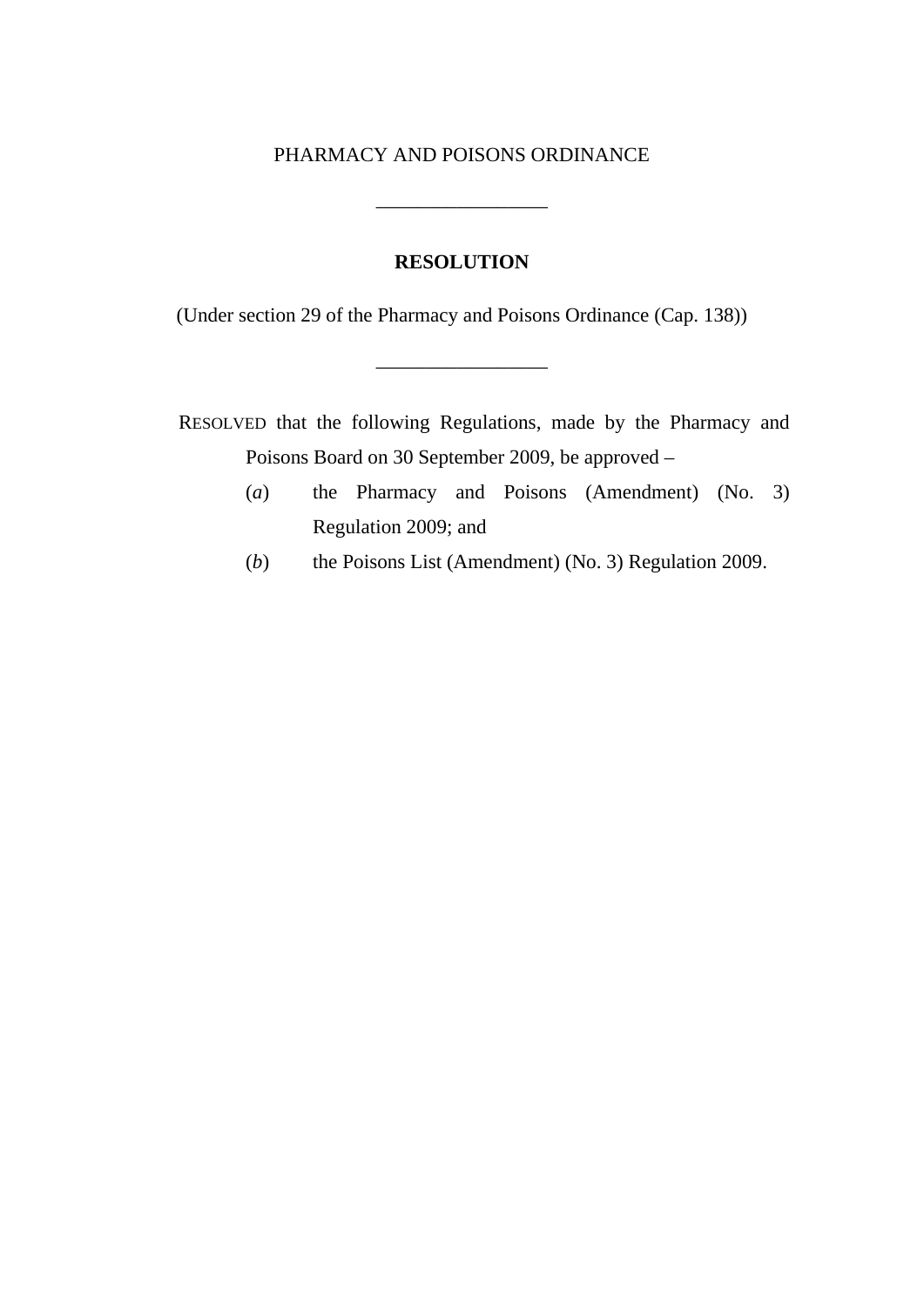# **PHARMACY AND POISONS (AMENDMENT) (NO. 3) REGULATION 2009**

(Made by the Pharmacy and Poisons Board under section 29 of the Pharmacy and Poisons Ordinance (Cap. 138) subject to the approval of the Legislative Council)

# **1. First Schedule amended**

The First Schedule to the Pharmacy and Poisons Regulations (Cap. 138 sub. leg. A) is amended, in Division A –

- (*a*) by adding "Dexketoprofen; its salts";
- (*b*) in the item relating to "Orlistat; its salts", by repealing "its salts" and substituting "its salts; except when contained in a pharmaceutical product of which the recommended dose is a quantity of the product that contains not more than 60 mg of orlistat or its salts, taken 3 times a day";
- (*c*) in the item relating to "Sibutramine; its salts", by repealing "its salts" and substituting "its salts; any compound containing the chemical structure of 1-[1-(4- Chlorophenyl)cyclobutyl]-3-methylbutan-1-amine

substituted to any degree or without substitution; its salts";

- (*d*) in the item relating to "Sildenafil; its salts", by repealing "its salts" and substituting "its salts; any compound containing the chemical structure of 5-(2-ethoxyphenyl)-1 methyl-3-propyl-1*H*-pyrazolo[4,3-*d*]pyrimidin-7(6*H*)-one substituted to any degree or without substitution; its salts";
- (*e*) in the item relating to "Tadalafil; its salts", by repealing "its salts" and substituting "its salts; any compound containing the chemical structure of 6-(Benzo[1,3]dioxol-5-yl)-2,3,6,7,12,12a-hexahydropyrazino[1',2':1,6]pyrido[3,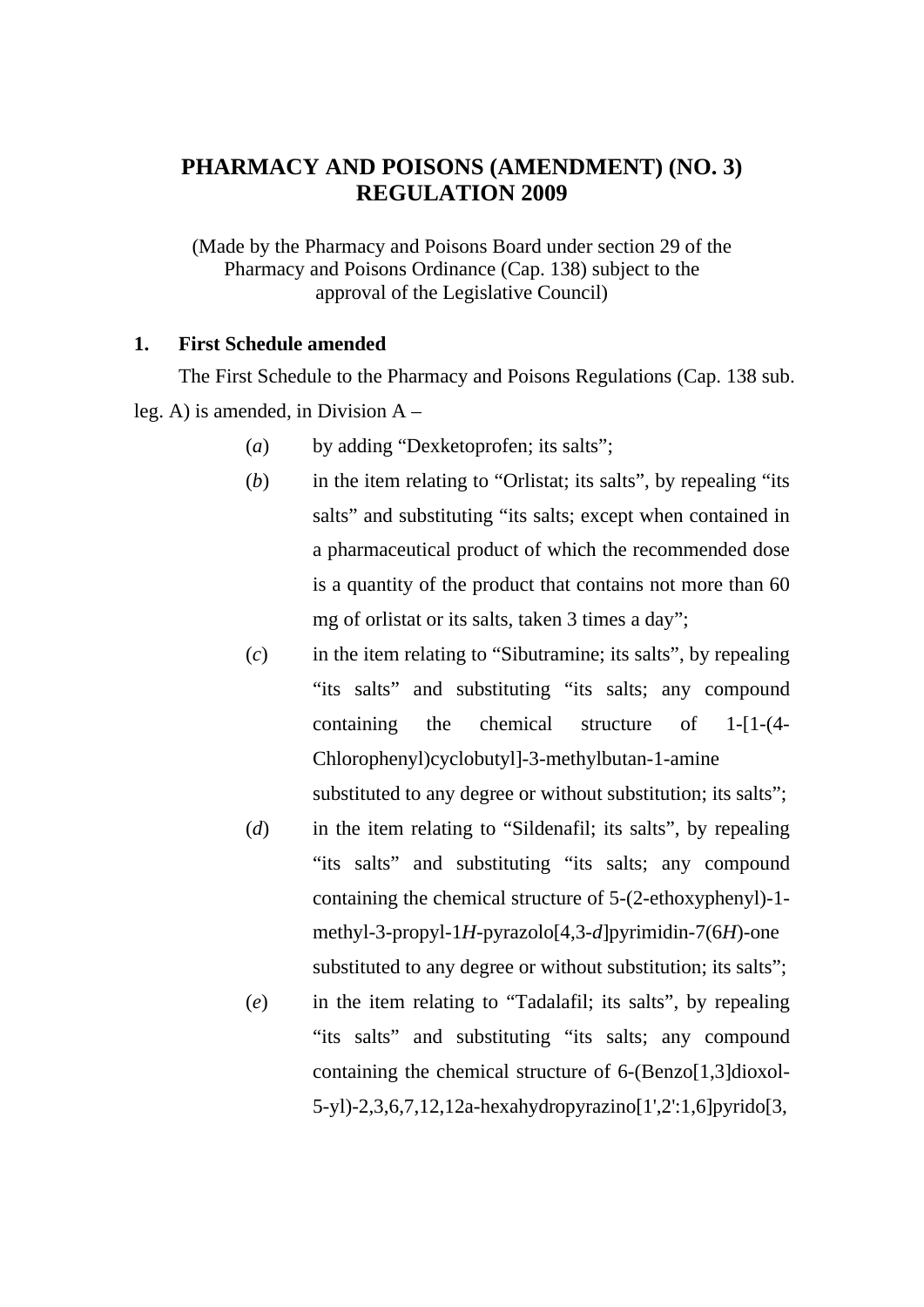4-*b*]indole-1,4-dione substituted to any degree or without substitution; its salts";

- (*f*) by adding "Thioctic acid; its salts; its derivatives; when contained in pharmaceutical products";
- (*g*) in the item relating to "Vardenafil; its salts", by repealing "its salts" and substituting "its salts; any compound containing the chemical structure of 2-(2-ethoxyphenyl)-5 methyl-7-propylimidazo[5,1-*f*][1,2,4]triazin-4(3*H*)-one substituted to any degree or without substitution; its salts".

# **2. Third Schedule amended**

The Third Schedule is amended, in Division A –

- (*a*) by adding "Dexketoprofen; its salts";
- (*b*) in the item relating to "Orlistat; its salts", by repealing "its salts" and substituting "its salts; except when contained in a pharmaceutical product of which the recommended dose is a quantity of the product that contains not more than 60 mg of orlistat or its salts, taken 3 times a day";
- (*c*) in the item relating to "Sibutramine; its salts", by repealing "its salts" and substituting "its salts; any compound containing the chemical structure of 1-[1-(4- Chlorophenyl)cyclobutyl]-3-methylbutan-1-amine substituted to any degree or without substitution; its salts";

(*d*) in the item relating to "Sildenafil; its salts", by repealing

- "its salts" and substituting "its salts; any compound containing the chemical structure of 5-(2-ethoxyphenyl)-1 methyl-3-propyl-1*H*-pyrazolo[4,3-*d*]pyrimidin-7(6*H*)-one substituted to any degree or without substitution; its salts"; (*e*) in the item relating to "Tadalafil; its salts", by repealing
	- "its salts" and substituting "its salts; any compound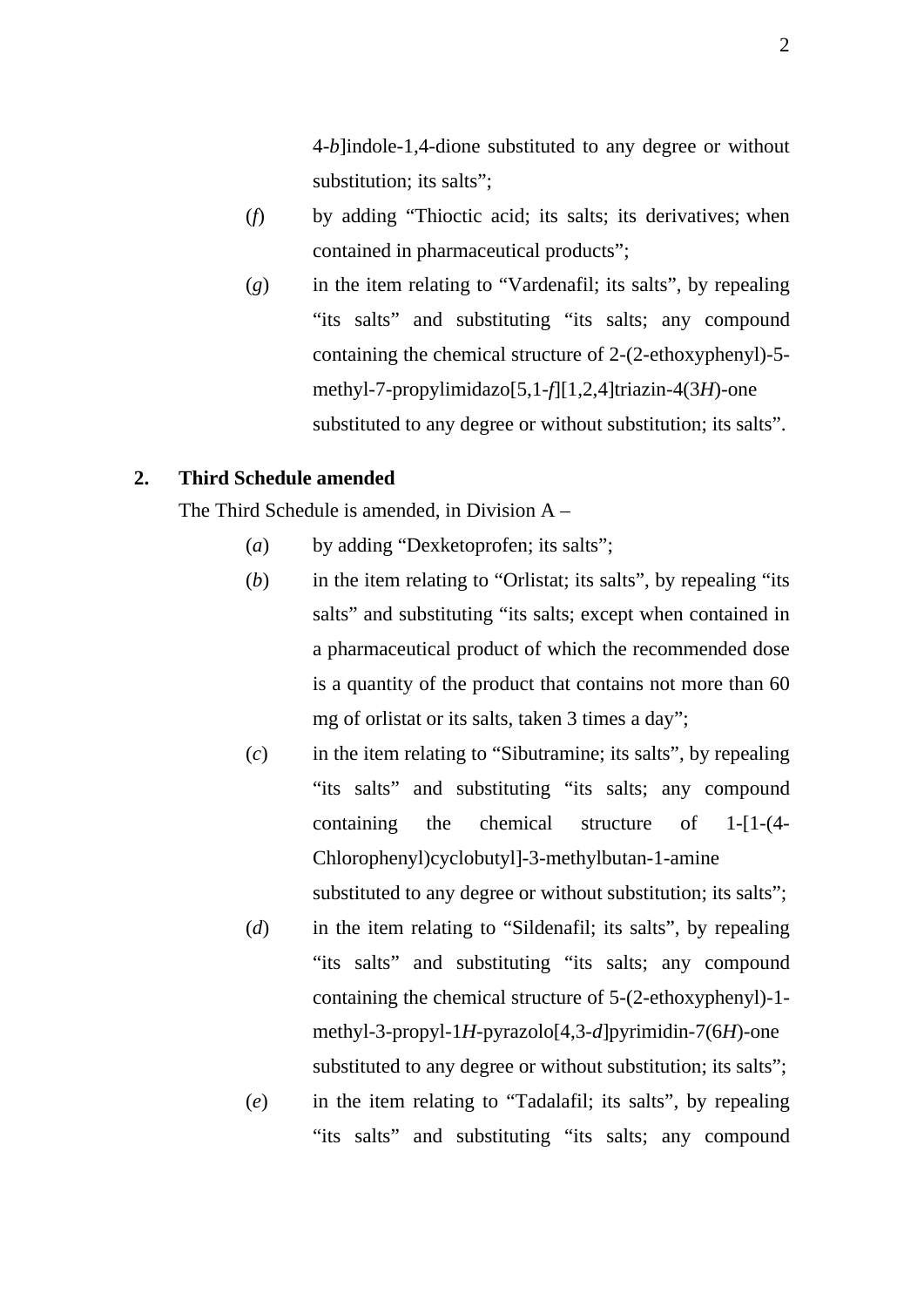containing the chemical structure of 6-(Benzo[1,3]dioxol-5-yl)-2,3,6,7,12,12a-hexahydropyrazino[1',2':1,6]pyrido[3, 4-*b*]indole-1,4-dione substituted to any degree or without substitution; its salts";

- (*f*) by adding "Thioctic acid; its salts; its derivatives; when contained in pharmaceutical products";
- (*g*) in the item relating to "Vardenafil; its salts", by repealing "its salts" and substituting "its salts; any compound containing the chemical structure of 2-(2-ethoxyphenyl)-5 methyl-7-propylimidazo[5,1-*f*][1,2,4]triazin-4(3*H*)-one substituted to any degree or without substitution; its salts".

Chairman, Pharmacy and Poisons Board

30 September 2009

# **Explanatory Note**

This Regulation amends the First and Third Schedules to the Pharmacy and Poisons Regulations (Cap. 138 sub. leg. A) ("the principal Regulations") –

- (*a*) to add 2 substances to those Schedules so that the sale, supply, labelling and storage of those substances are subject to the restrictions imposed under the principal Regulations;
- (*b*) to add certain chemical descriptions after the items relating to "Sibutramine; its salts", "Sildenafil; its salts",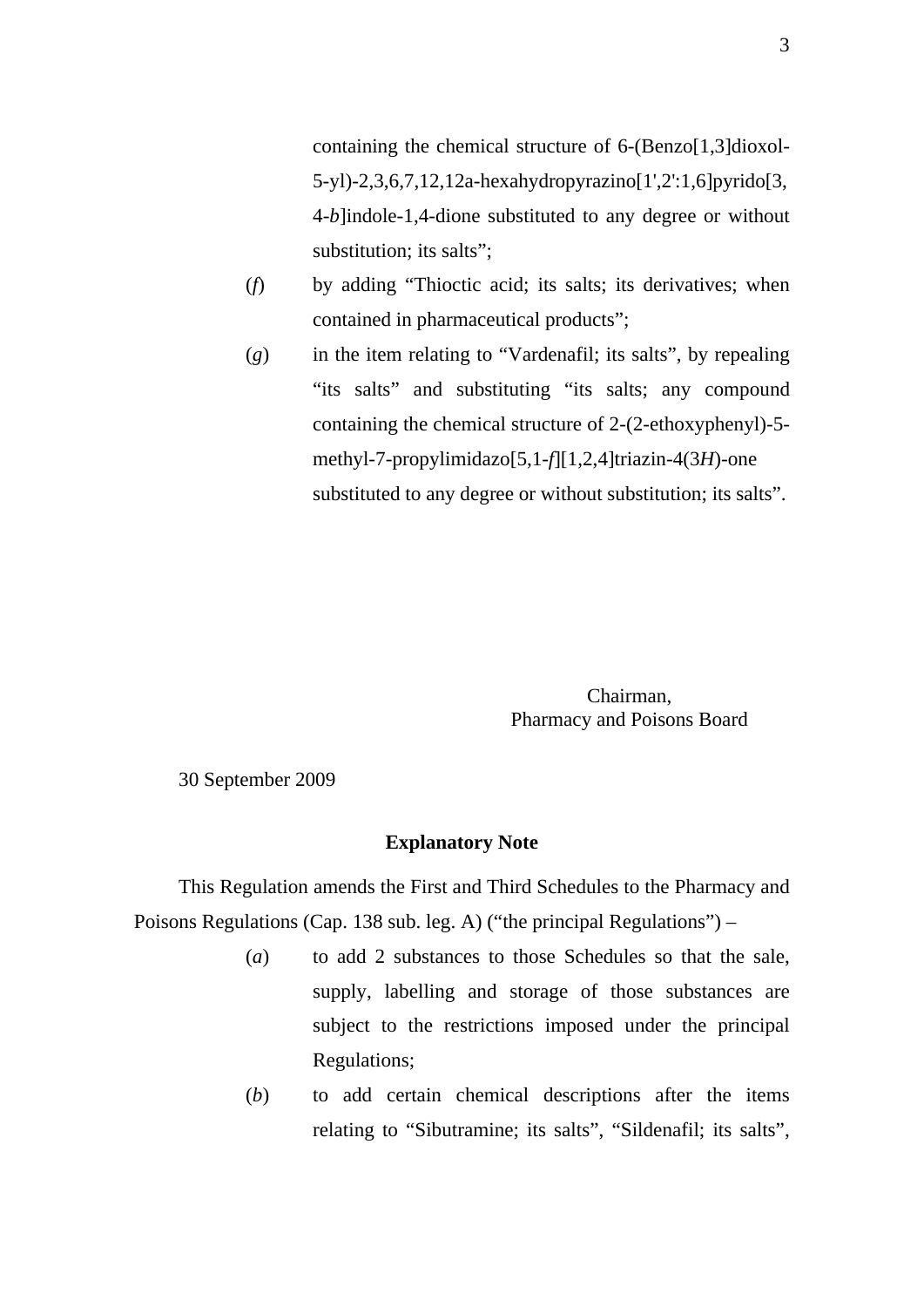"Tadalafil; its salts" and "Vardenafil; its salts" so that their analogues are also subject to the same control as those substances; and

(*c*) to relax the control of "Orlistat; its salts" so that "Orlistat; its salts", when contained in a pharmaceutical product of which the recommended dose is a quantity of the product that contains not more than 60 mg of orlistat or its salts, taken 3 times a day, is excluded from those Schedules.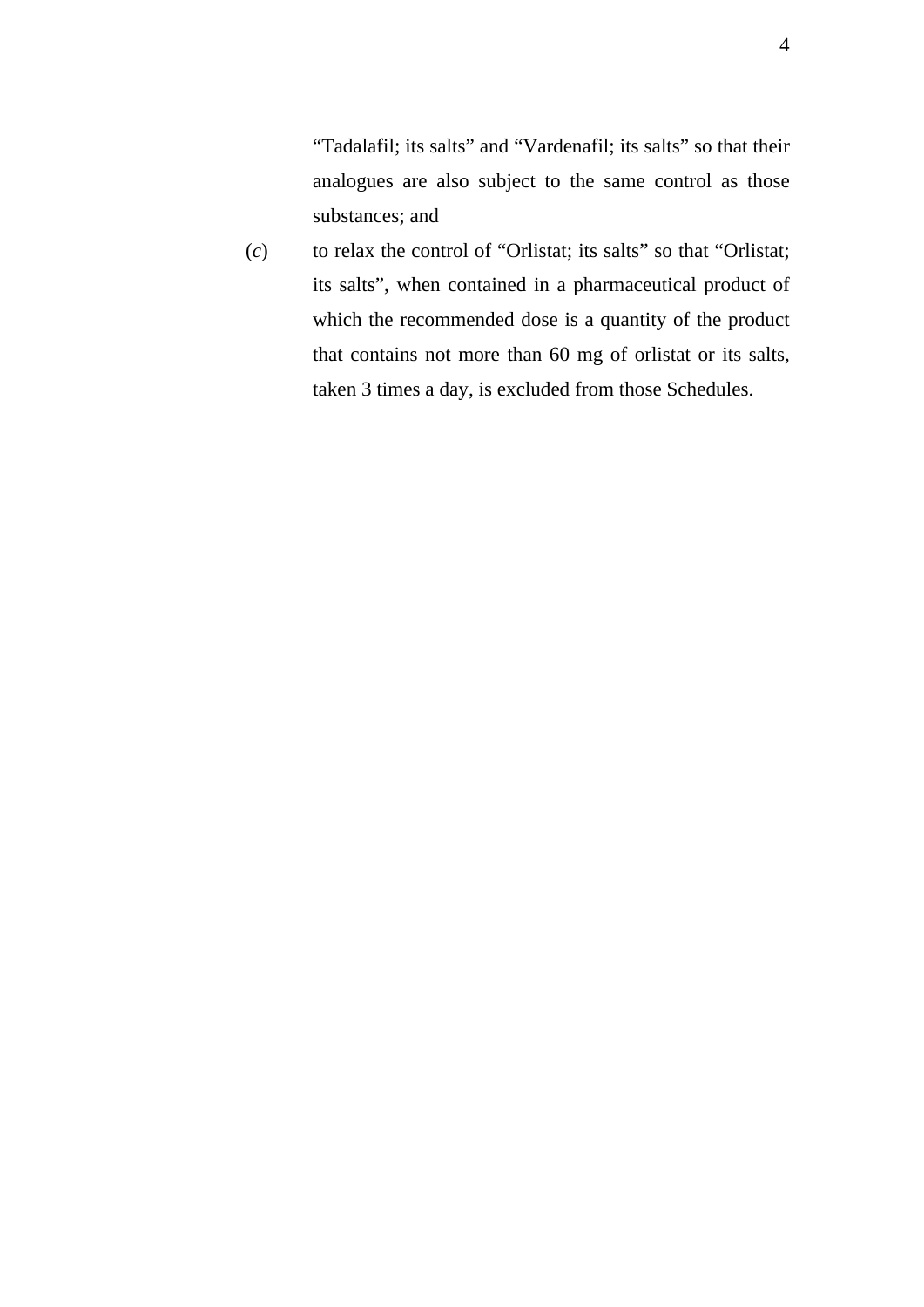# **POISONS LIST (AMENDMENT) (NO. 3) REGULATION 2009**

(Made by the Pharmacy and Poisons Board under section 29 of the Pharmacy and Poisons Ordinance (Cap. 138) subject to the approval of the Legislative Council)

## **1. The Poisons List**

The Schedule to the Poisons List Regulations (Cap. 138 sub. leg. B) is amended, in Part I, in Division A –

- (*a*) by adding "Dexketoprofen; its salts";
- (*b*) in the item relating to "Sibutramine; its salts", by repealing "its salts" and substituting "its salts; any compound containing the chemical structure of 1-[1-(4- Chlorophenyl)cyclobutyl]-3-methylbutan-1-amine

substituted to any degree or without substitution; its salts";

- (*c*) in the item relating to "Sildenafil; its salts", by repealing "its salts" and substituting "its salts; any compound containing the chemical structure of 5-(2-ethoxyphenyl)-1 methyl-3-propyl-1*H*-pyrazolo[4,3-*d*]pyrimidin-7(6*H*)-one substituted to any degree or without substitution; its salts";
- (*d*) in the item relating to "Tadalafil; its salts", by repealing "its salts" and substituting "its salts; any compound containing the chemical structure of 6-(Benzo[1,3]dioxol-5-yl)-2,3,6,7,12,12a-hexahydropyrazino[1',2':1,6]pyrido[3, 4-*b*]indole-1,4-dione substituted to any degree or without substitution; its salts";
- (*e*) by adding "Thioctic acid; its salts; its derivatives; when contained in pharmaceutical products";
- (*f*) in the item relating to "Vardenafil; its salts", by repealing "its salts" and substituting "its salts; any compound